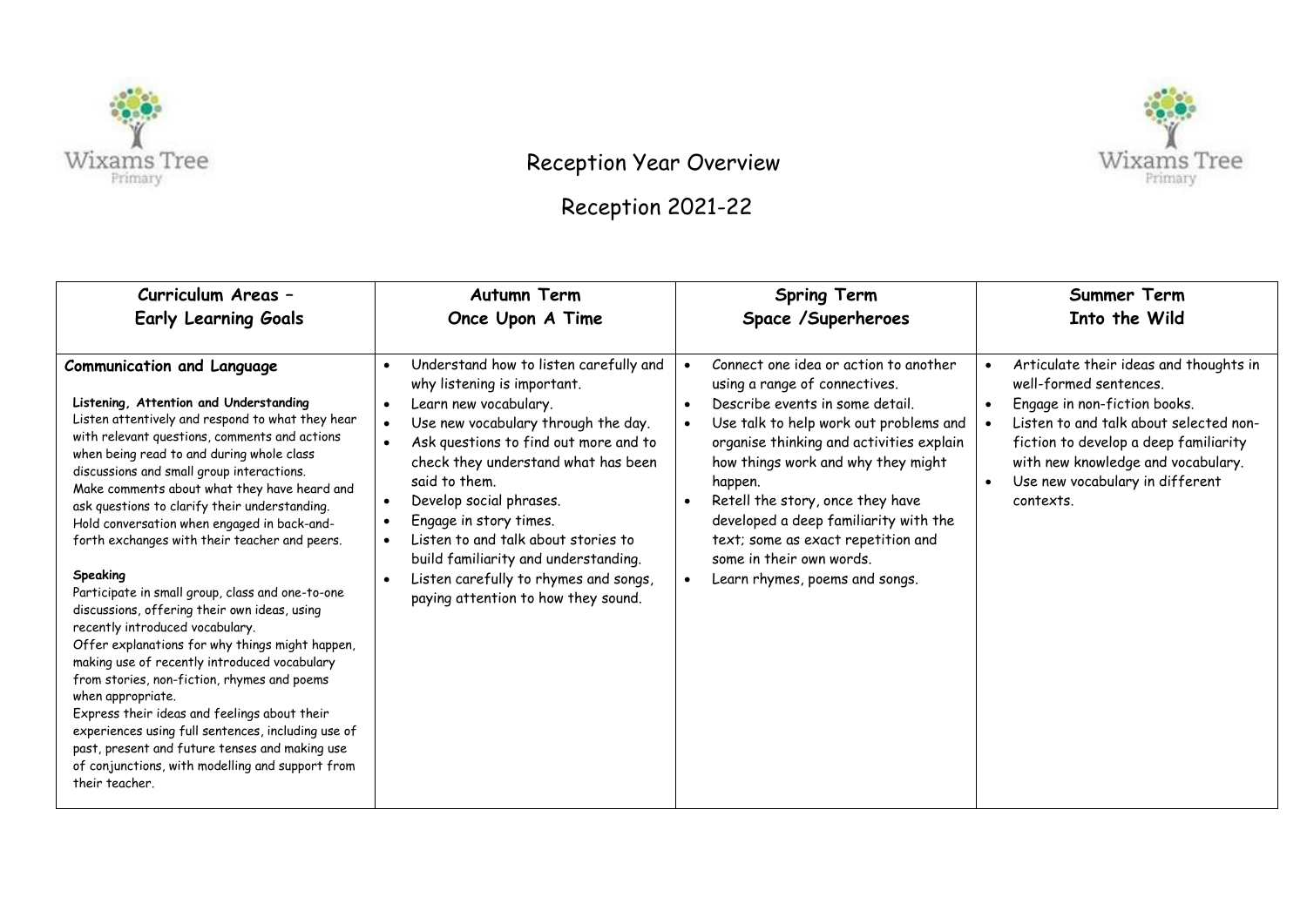| Personal, Social and Emotional<br>Self-Regulation<br>Show an understanding of their own feelings and<br>those of others, and begin to regulate their<br>behaviour accordingly.<br>Set and work towards simple goals, being able to<br>wait for what they want and control their<br>immediate impulses when appropriate.<br>Give focused attention to what the teacher<br>says, responding appropriately even when<br>engaged in activity, and show an ability to follow<br>instructions involving several ideas or actions. | Build constructive and respectful<br>$\bullet$<br>relationships.<br>Manage their own needs.<br>$\bullet$<br>Express their feelings and consider<br>the feelings of others. | Show resilience and perseverance in<br>$\bullet$<br>the face of challenge.<br>See themselves as a valuable individual.<br>$\bullet$ | Identify and moderate their own<br>$\bullet$<br>feelings socially and emotionally.<br>Think about the perspectives of<br>others. |
|-----------------------------------------------------------------------------------------------------------------------------------------------------------------------------------------------------------------------------------------------------------------------------------------------------------------------------------------------------------------------------------------------------------------------------------------------------------------------------------------------------------------------------|----------------------------------------------------------------------------------------------------------------------------------------------------------------------------|-------------------------------------------------------------------------------------------------------------------------------------|----------------------------------------------------------------------------------------------------------------------------------|
| <b>Managing Self</b><br>Be confident to try new activities and show<br>independence, resilience and perseverance in<br>the face of challenge.<br>Explain the reasons for rules, know right from<br>wrong and try to behave accordingly.<br>Manage their own basic hygiene and personal<br>needs, including dressing, going to the toilet and<br>understanding the importance of healthy food<br>choices.                                                                                                                    |                                                                                                                                                                            |                                                                                                                                     |                                                                                                                                  |
| <b>Building Relationships</b><br>Work and play cooperatively and take turns with<br>others.<br>Form positive attachments to adults and<br>friendships with peers.<br>Show sensitivity to their own and to others'<br>needs.                                                                                                                                                                                                                                                                                                 |                                                                                                                                                                            |                                                                                                                                     |                                                                                                                                  |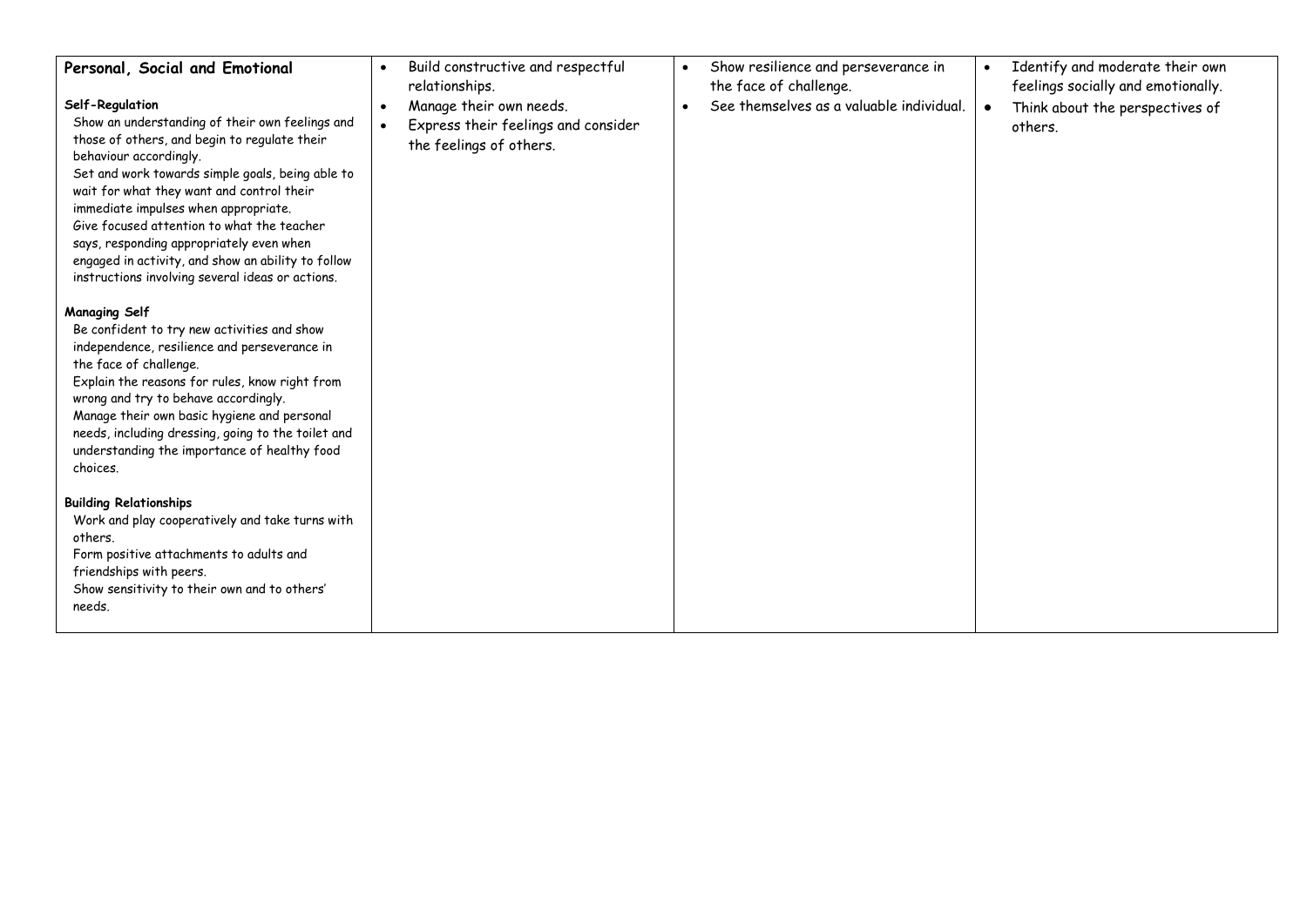| Physical<br><b>Gross Motor Skills</b><br>Negotiate space and obstacles safely, with<br>consideration for themselves and others.<br>Demonstrate strength, balance and<br>coordination when playing.<br>Move energetically, such as running, jumping,<br>dancing, hopping, skipping and climbing.<br><b>Fine Motor Skills</b><br>Hold a pencil effectively in preparation for<br>fluent writing - using the tripod grip in almost<br>all cases.<br>Use a range of small tools, including scissors,<br>paintbrushes and cutlery.<br>Begin to show accuracy and care when drawing. | Revise and refine the fundamental<br>$\bullet$<br>movement skills they have already<br>acquired:- rolling- crawling - walking -<br>jumping - running - hopping - skipping -<br>climbing<br>Develop the overall body strength, co-<br>ordination, balance and agility needed<br>to engage successfully with future<br>physical education sessions and other<br>physical disciplines including dance,<br>gymnastics, sport and swimming.<br>Develop their small motor skills so that<br>they can use a range of tools<br>competently, safely and confidently.<br>Suggested tools: pencils for drawing<br>and writing, paintbrushes, scissors,<br>knives, forks and spoons.<br>Develop the foundations of a<br>handwriting style which is fast,<br>accurate and efficient. | Use their core muscle strength to<br>$\bullet$<br>achieve a good posture when sitting at<br>a table or sitting on the floor.<br>Combine different movements with<br>$\bullet$<br>ease and fluency.<br>Further develop the skills they need to<br>manage the school day successfully: -<br>lining up and queuing - mealtimes-<br>personal hygiene.<br>Progress towards a more fluent style<br>of moving, with developing control and<br>grace.<br>Confidently and safely use a range of<br>$\bullet$<br>large and small apparatus indoors and<br>outside, alone and in a group.<br>Develop their small motor skills so that<br>$\bullet$<br>they can use a range of tools<br>competently, safely and confidently.<br>Suggested tools: pencils for drawing<br>and writing, paintbrushes, scissors,<br>knives, forks and spoons.<br>Develop the foundations of a<br>handwriting style which is fast,<br>accurate and efficient. | Develop overall body-strength, balance,<br>$\bullet$<br>co-ordination and agility.<br>Further develop and refine a range of<br>$\bullet$<br>ball skills including: throwing, catching,<br>kicking, passing, batting, and aiming.<br>Develop confidence, competence,<br>precision and accuracy when engaging in<br>activities that involve a ball.<br>Know and talk about the different<br>$\bullet$<br>factors that support their overall<br>health and wellbeing: - regular physical<br>activity- healthy eating- tooth brushing<br>- sensible amounts of 'screen time'-<br>having a good sleep routine- being a<br>safe pedestrian.<br>Develop their small motor skills so that<br>they can use a range of tools<br>competently, safely and confidently.<br>Suggested tools: pencils for drawing<br>and writing, paintbrushes, scissors,<br>knives, forks and spoons.<br>Develop the foundations of a<br>$\bullet$<br>handwriting style which is fast,<br>accurate and efficient. |
|--------------------------------------------------------------------------------------------------------------------------------------------------------------------------------------------------------------------------------------------------------------------------------------------------------------------------------------------------------------------------------------------------------------------------------------------------------------------------------------------------------------------------------------------------------------------------------|-------------------------------------------------------------------------------------------------------------------------------------------------------------------------------------------------------------------------------------------------------------------------------------------------------------------------------------------------------------------------------------------------------------------------------------------------------------------------------------------------------------------------------------------------------------------------------------------------------------------------------------------------------------------------------------------------------------------------------------------------------------------------|------------------------------------------------------------------------------------------------------------------------------------------------------------------------------------------------------------------------------------------------------------------------------------------------------------------------------------------------------------------------------------------------------------------------------------------------------------------------------------------------------------------------------------------------------------------------------------------------------------------------------------------------------------------------------------------------------------------------------------------------------------------------------------------------------------------------------------------------------------------------------------------------------------------------------|-------------------------------------------------------------------------------------------------------------------------------------------------------------------------------------------------------------------------------------------------------------------------------------------------------------------------------------------------------------------------------------------------------------------------------------------------------------------------------------------------------------------------------------------------------------------------------------------------------------------------------------------------------------------------------------------------------------------------------------------------------------------------------------------------------------------------------------------------------------------------------------------------------------------------------------------------------------------------------------|
|                                                                                                                                                                                                                                                                                                                                                                                                                                                                                                                                                                                |                                                                                                                                                                                                                                                                                                                                                                                                                                                                                                                                                                                                                                                                                                                                                                         |                                                                                                                                                                                                                                                                                                                                                                                                                                                                                                                                                                                                                                                                                                                                                                                                                                                                                                                              |                                                                                                                                                                                                                                                                                                                                                                                                                                                                                                                                                                                                                                                                                                                                                                                                                                                                                                                                                                                     |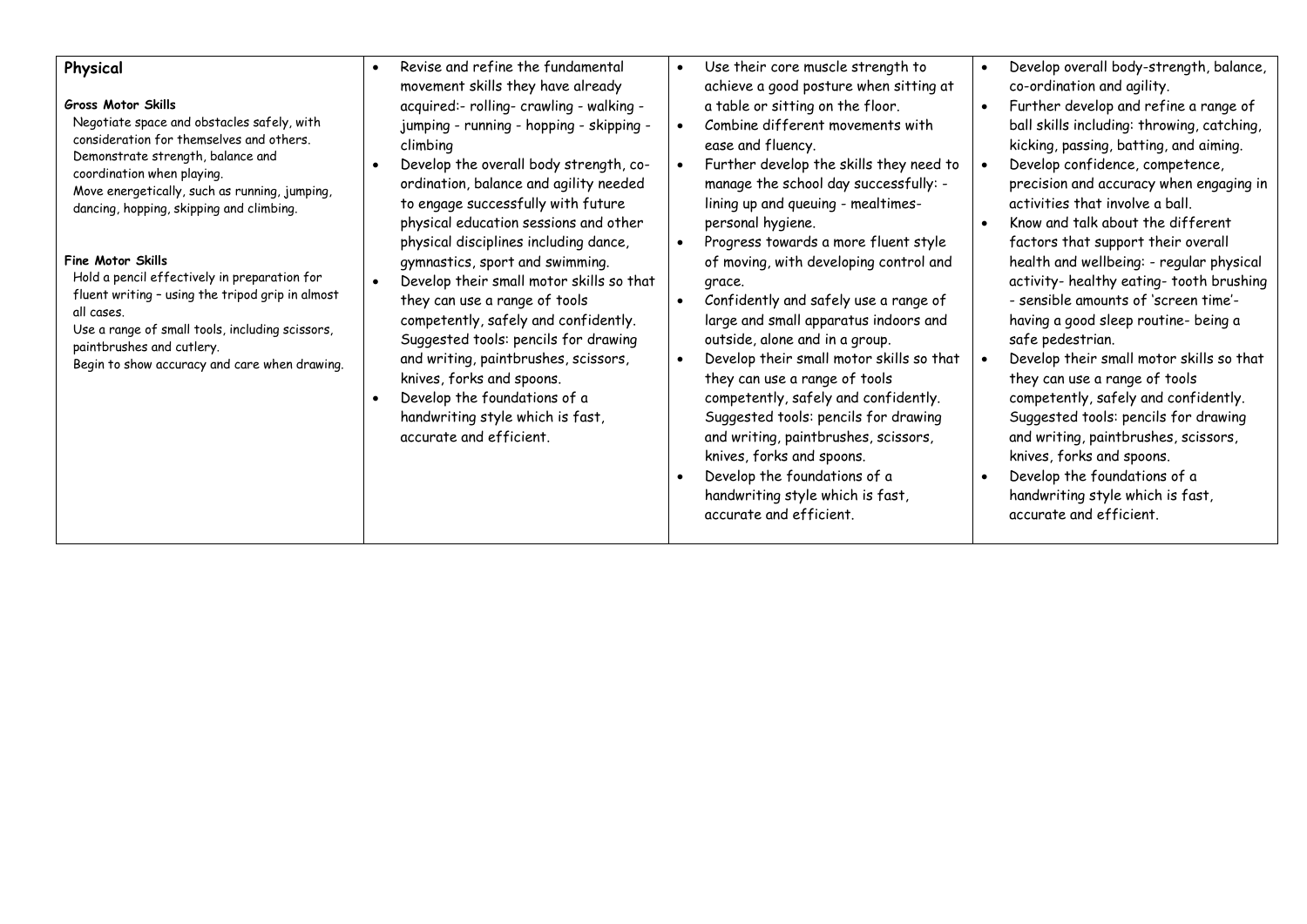| Literacy<br>Comprehension<br>Demonstrate understanding of what has been<br>read to them by retelling stories and<br>narratives using their own words and recently<br>introduced vocabulary.<br>Anticipate (where appropriate) key events in<br>stories.<br>Use and understand recently introduced<br>vocabulary during discussions about stories,<br>non-fiction, rhymes and poems and during role<br>play.<br><b>Word Reading</b><br>Say a sound for each letter in the alphabet<br>and at least 10 digraphs.<br>Read words consistent with their phonic<br>knowledge by sound-blending.<br>Read aloud simple sentences and books that<br>are consistent with their phonic knowledge,<br>including some common exception words.<br>Writing<br>Write recognisable letters, most of which are | Read individual letters by saying the<br>$\bullet$<br>sounds for them.<br>Blend sounds into words, so that they<br>$\bullet$<br>can read short words made up of known<br>letter-sound correspondences.<br>Form lower-case and capital letters<br>correctly.<br>Read a few common exception words<br>matched to the school's phonic<br>programme.<br>Spell words by identifying the sounds<br>and then writing the sound with<br>letter/s. | Read some letter groups that each<br>represent one sound and say sounds for<br>them.<br>Read simple phrases and sentences<br>made up of words with known letter-<br>sound correspondences and, where<br>necessary, a few exception words.<br>Spell words by identifying the sounds<br>and then writing the sound with<br>$letter/s$ .<br>Write short sentences with words with<br>known letter-sound correspondences<br>using a capital letter and full stop. | Re-read these books to build up their<br>$\bullet$<br>confidence in word reading, their<br>fluency and their understanding and<br>enjoyment.<br>Write short sentences with words with<br>$\bullet$<br>known letter-sound correspondences<br>using a capital letter and full stop.<br>Re-read what they have written to<br>$\bullet$<br>check it makes sense. |
|----------------------------------------------------------------------------------------------------------------------------------------------------------------------------------------------------------------------------------------------------------------------------------------------------------------------------------------------------------------------------------------------------------------------------------------------------------------------------------------------------------------------------------------------------------------------------------------------------------------------------------------------------------------------------------------------------------------------------------------------------------------------------------------------|-------------------------------------------------------------------------------------------------------------------------------------------------------------------------------------------------------------------------------------------------------------------------------------------------------------------------------------------------------------------------------------------------------------------------------------------|---------------------------------------------------------------------------------------------------------------------------------------------------------------------------------------------------------------------------------------------------------------------------------------------------------------------------------------------------------------------------------------------------------------------------------------------------------------|--------------------------------------------------------------------------------------------------------------------------------------------------------------------------------------------------------------------------------------------------------------------------------------------------------------------------------------------------------------|
| correctly formed.<br>Spell words by identifying sounds in them and<br>representing the sounds with a letter or<br>letters.<br>Write simple phrases and sentences that can<br>be read by others.                                                                                                                                                                                                                                                                                                                                                                                                                                                                                                                                                                                              |                                                                                                                                                                                                                                                                                                                                                                                                                                           |                                                                                                                                                                                                                                                                                                                                                                                                                                                               |                                                                                                                                                                                                                                                                                                                                                              |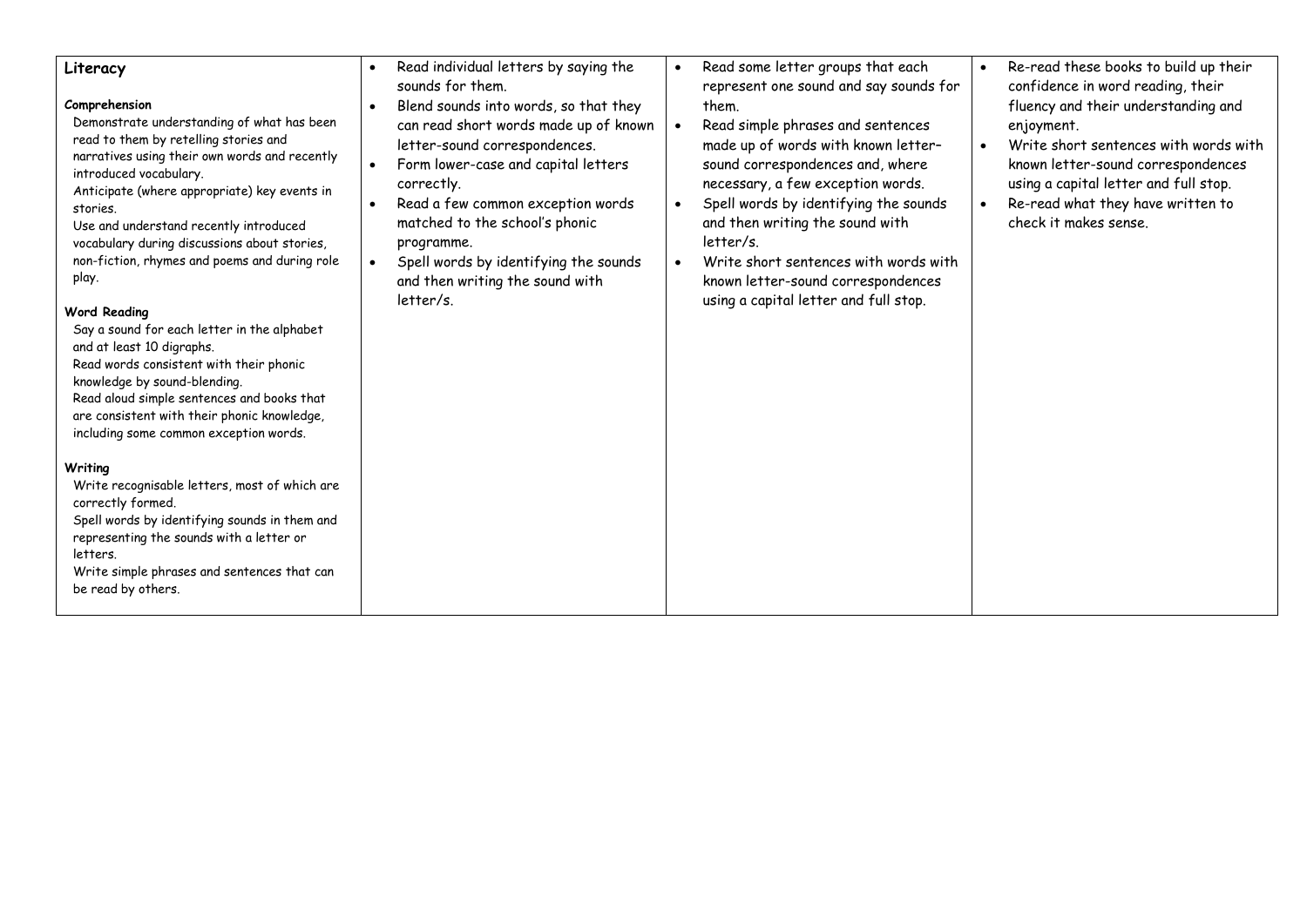| <b>Mathematics</b><br>Number<br>Have a deep understanding of number to<br>10, including the composition of each<br>number.<br>Subitise (recognise quantities without<br>counting) up to 5.<br>Automatically recall (without reference<br>to rhymes, counting or other aids)<br>number bonds up to 5 (including<br>subtraction facts) and some number<br>bonds to 10, including double facts.                                   | Count objects, actions and sounds.<br>$\bullet$<br>Link the number symbol (numeral) with<br>$\bullet$<br>its cardinal number value.<br>Select, rotate and manipulate shapes in<br>$\bullet$<br>order to develop spatial reasoning skills.<br>Continue, copy and create repeating<br>$\bullet$<br>patterns.<br>Compare length, weight and capacity.<br>$\bullet$ | Subitise.<br>$\bullet$<br>Count beyond ten.<br>$\bullet$<br>Compare numbers.<br>$\bullet$<br>Understand the 'one more than/one less<br>than' relationship between consecutive<br>numbers.<br>Explore the composition of numbers to<br>10 <sub>1</sub> | Subitise.<br>$\bullet$<br>Compose and decompose shapes so that<br>children recognise a shape can have<br>other shapes within it, just as numbers<br>can.<br>Automatically recall number bonds for<br>numbers 0-10. |
|--------------------------------------------------------------------------------------------------------------------------------------------------------------------------------------------------------------------------------------------------------------------------------------------------------------------------------------------------------------------------------------------------------------------------------|-----------------------------------------------------------------------------------------------------------------------------------------------------------------------------------------------------------------------------------------------------------------------------------------------------------------------------------------------------------------|-------------------------------------------------------------------------------------------------------------------------------------------------------------------------------------------------------------------------------------------------------|--------------------------------------------------------------------------------------------------------------------------------------------------------------------------------------------------------------------|
| <b>Numerical Patterns</b><br>Verbally count beyond 20, recognising<br>the pattern of the counting system.<br>Compare quantities up to 10 in<br>different contexts, recognising when<br>one quantity is greater than, less than<br>or the same as the other quantity.<br>Explore and represent patterns within<br>numbers up to 10, including evens and<br>odds, double facts and how quantities<br>can be distributed equally. |                                                                                                                                                                                                                                                                                                                                                                 |                                                                                                                                                                                                                                                       |                                                                                                                                                                                                                    |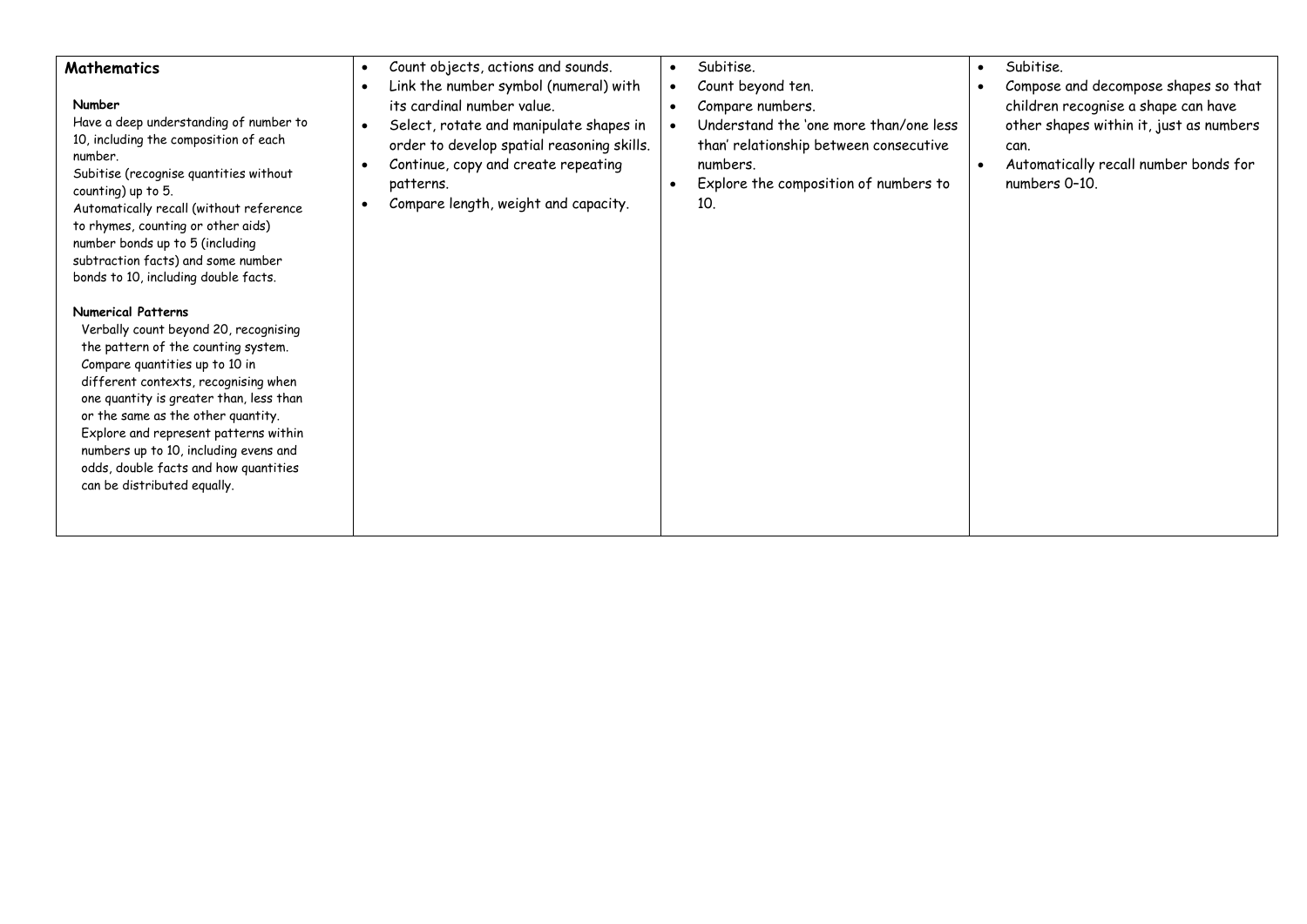| Understanding the World<br>Past and Present<br>Talk about the lives of the people around<br>them and their roles in society.<br>Know some similarities and differences<br>between things in the past and now, drawing<br>on their experiences and what has been read<br>in class.<br>Understand the past through settings,<br>characters and events encountered in books<br>read in class and storytelling.<br>People, Cultures and Communities<br>Describe their immediate environment<br>using knowledge from observation,<br>discussion, stories, non-fiction texts and<br>maps.<br>Know some similarities and differences<br>between different religious and cultural<br>communities in this country, drawing on<br>their experiences and what has been read<br>in class.<br>Explain some similarities and differences<br>between life in this country and life in<br>other countries, drawing on knowledge<br>from stories, non-fiction texts and (when<br>appropriate) maps.<br>The Natural World<br>Explore the natural world around them,<br>making observations and drawing pictures<br>of animals and plants.<br>Know some similarities and differences<br>between the natural world around them<br>and contrasting environments, drawing on | Talk about members of their immediate<br>$\bullet$<br>family and community.<br>Name and describe people who are<br>$\bullet$<br>familiar to them.<br>Explore the natural world around them.<br>$\bullet$<br>Describe what they see, hear and feel<br>$\bullet$<br>whilst outside. | Comment on images of familiar<br>$\bullet$<br>situations in the past.<br>Compare and contrast characters from<br>$\bullet$<br>stories, including figures from the past.<br>Understand that some places are special<br>$\bullet$<br>to members of their community.<br>Recognise that people have different<br>beliefs and celebrate special times in<br>different ways. | Draw information from a simple map.<br>$\bullet$<br>Recognise some similarities and<br>$\bullet$<br>differences between life in this country<br>and life in other countries.<br>$\bullet$<br>Recognise some environments that are<br>different to the one in which they live.<br>Understand the effect of changing<br>$\bullet$<br>seasons on the natural world around<br>them. |
|--------------------------------------------------------------------------------------------------------------------------------------------------------------------------------------------------------------------------------------------------------------------------------------------------------------------------------------------------------------------------------------------------------------------------------------------------------------------------------------------------------------------------------------------------------------------------------------------------------------------------------------------------------------------------------------------------------------------------------------------------------------------------------------------------------------------------------------------------------------------------------------------------------------------------------------------------------------------------------------------------------------------------------------------------------------------------------------------------------------------------------------------------------------------------------------------------------------------------------------------------------|-----------------------------------------------------------------------------------------------------------------------------------------------------------------------------------------------------------------------------------------------------------------------------------|------------------------------------------------------------------------------------------------------------------------------------------------------------------------------------------------------------------------------------------------------------------------------------------------------------------------------------------------------------------------|---------------------------------------------------------------------------------------------------------------------------------------------------------------------------------------------------------------------------------------------------------------------------------------------------------------------------------------------------------------------------------|
| their experiences and what has been read<br>in class.<br>Understand some important processes<br>and changes in the natural world around<br>them, including the seasons and changing<br>states of matter.                                                                                                                                                                                                                                                                                                                                                                                                                                                                                                                                                                                                                                                                                                                                                                                                                                                                                                                                                                                                                                               |                                                                                                                                                                                                                                                                                   |                                                                                                                                                                                                                                                                                                                                                                        |                                                                                                                                                                                                                                                                                                                                                                                 |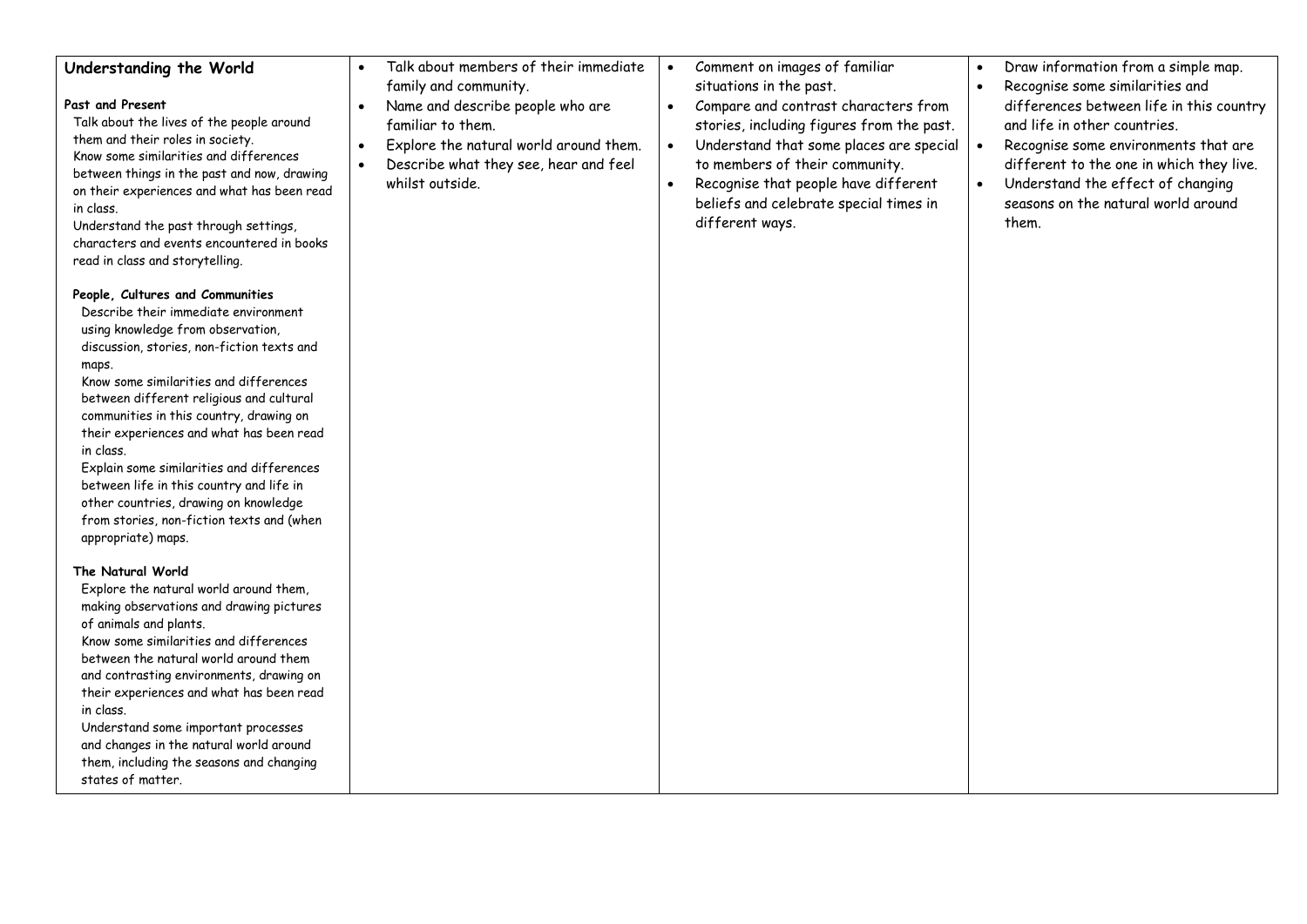| <b>Expressive Arts and Design</b><br><b>Creating with Materials</b><br>Safely use and explore a variety of<br>materials, tools and techniques,<br>experimenting with colour, design, texture,<br>form and function.<br>Share their creations, explaining the process<br>they have used.<br>Make use of props and materials when role<br>playing characters in narratives and stories.<br>Being Imaginative and Expressive<br>Invent, adapt and recount narratives and<br>stories with peers and their teacher.<br>Sing a range of well-known nursery rhymes<br>and songs.<br>Perform songs, rhymes, poems and stories<br>with others, and (when appropriate) try to<br>move in time with music. | Explore, use and refine a variety of<br>$\bullet$<br>artistic effects to express their ideas<br>and feelings.<br>Listen attentively, move to and talk<br>about music, expressing their feelings<br>and responses.<br>Develop storylines in their pretend play.<br>Create collaboratively sharing ideas,<br>resources and skills. | Explore, use and refine a variety of<br>artistic effects to express their ideas<br>and feelings.<br>Return to and build on their previous<br>learning, refining ideas and developing<br>their ability to represent them.<br>Sing in a group or on their own,<br>increasingly matching the pitch and<br>following the melody. | Explore, use and refine a variety of<br>$\bullet$<br>artistic effects to express their ideas<br>and feelings.<br>Watch and talk about dance and<br>$\bullet$<br>performance art, expressing their<br>feelings and responses.<br>Explore and engage in music making and<br>dance, performing solo or in groups. |
|-------------------------------------------------------------------------------------------------------------------------------------------------------------------------------------------------------------------------------------------------------------------------------------------------------------------------------------------------------------------------------------------------------------------------------------------------------------------------------------------------------------------------------------------------------------------------------------------------------------------------------------------------------------------------------------------------|----------------------------------------------------------------------------------------------------------------------------------------------------------------------------------------------------------------------------------------------------------------------------------------------------------------------------------|------------------------------------------------------------------------------------------------------------------------------------------------------------------------------------------------------------------------------------------------------------------------------------------------------------------------------|----------------------------------------------------------------------------------------------------------------------------------------------------------------------------------------------------------------------------------------------------------------------------------------------------------------|